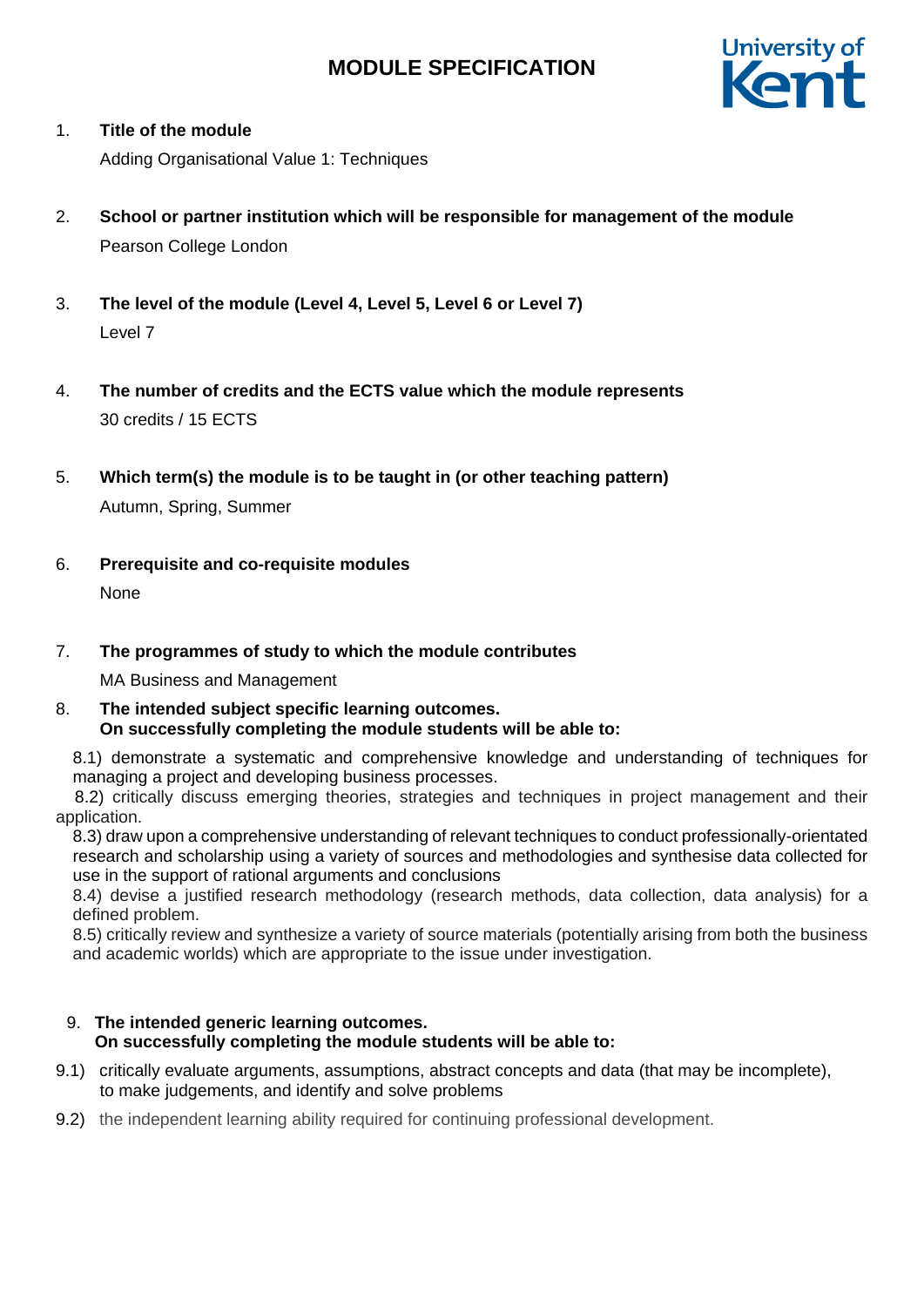

### 10. **A synopsis of the curriculum**

#### Module aims:

 This module is a pre-cursor to the rest of the programme and seeks to prepare learners for the research and work-based project elements of the programme. In particular it examines the process and techniques that will be required to carry out a research-based project for an organisation in the follow on module.

### Overview of syllabus:

 The main focus of the module will be around project management and advanced research techniques in preparation for bespoke organisational projects. Due to the extended workplace project requirements of the other modules on the programme, notably the Adding Organisational Value 2 module there is no workplace project in this module.

### Overview of syllabus:

- 1. Project management methodology:
- Researching projects; the project lifecycle
- Project methodologies and building a plan
- Introduction to project management technologies
- Introduction to agile project methodology

#### 2. Managing knowledge within an organisation

- 3. Research methodology:
- Using various primary and secondary sources within a business project. Here the aim is to understand the nature of business-orientated research and to see how the knowledge, skills and understanding developed on the course can help in consultancy projects through the clarification of a problem/opportunity/issue in order to gain further insight into how to investigate the situation effectively.
- Research Design: Outlining the various methods that are available in order to research a defined problem/opportunity/issue.
- Data Analysis: Outlining the various methods that are available in order to analyse data collected. This will include considering the differences between analysing quantitative and qualitative data.

### 11. **Reading list (Indicative list, current at time of publication. Reading lists will be published annually)**

- Saunders, M., Lewis, P. and Thornhill, A. (2009) "Research Methods for Business Students" 5th Ed. Pearson Education, Harlow, England.
- Bryman and Bell (2011) "Business Research Methods" 3<sup>®</sup> Ed. Oxford University Press, Oxford England
- Collis, J. and Hussey, R. (2009) "Business Research: A Practical Guide for Undergraduate and Postgraduate Students" 3rd Ed, Palgrave Macmillan, London.
- Bentahar, O, & Cameron, R 2015, 'Design and Implementation of a Mixed Method Research Study in Project Management', Electronic Journal Of Business Research Methods, 13, 1, pp. 3-15
- Project Management: The Managerial Process. (2007). Gray, C.F., and Larson, E.W. McGraw-Hill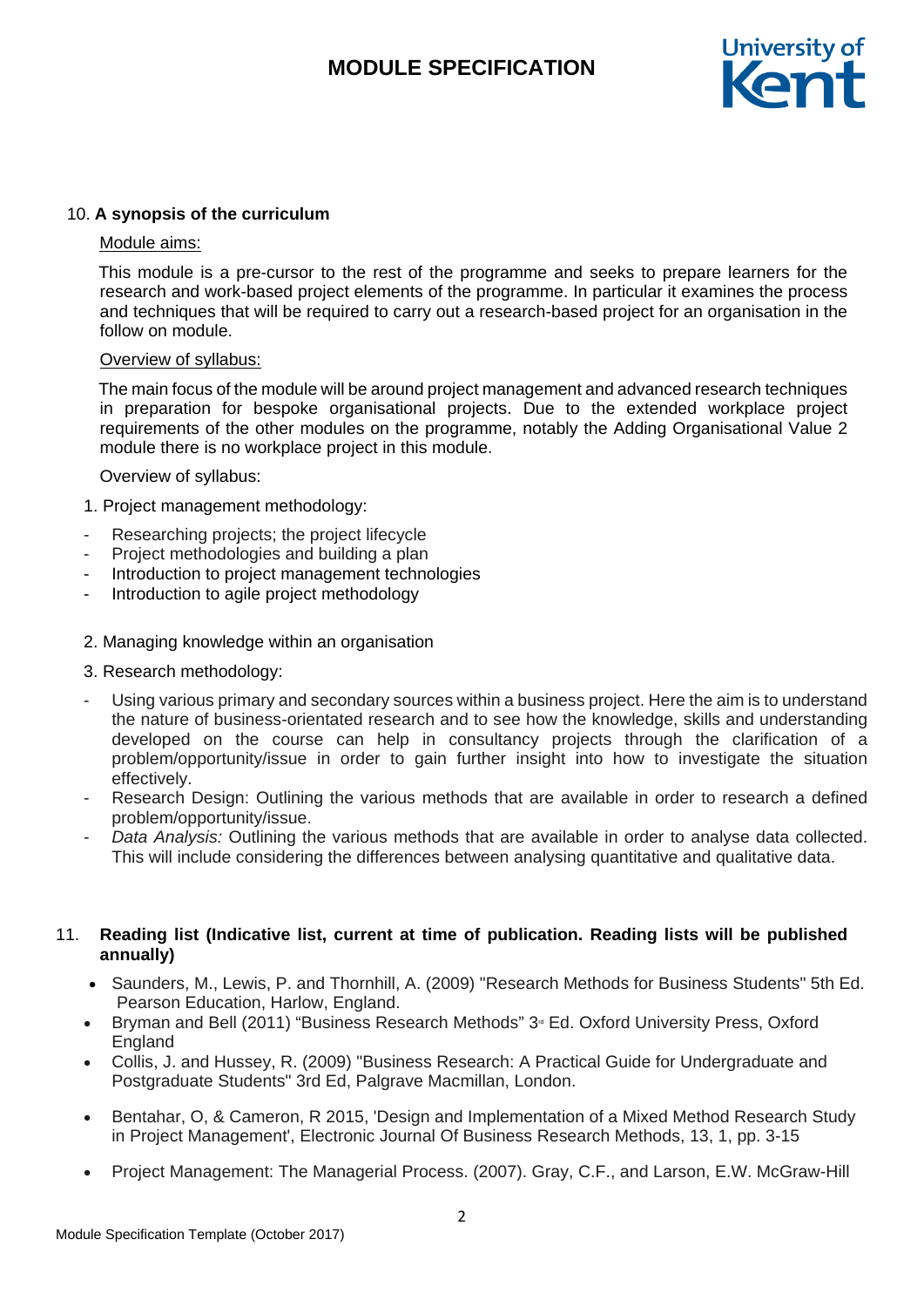

• Project Management for Engineering, Business and Technology. (2011). J.M. Nicholas and H. Steyn. Routledge.

## 12. **Learning and teaching methods**

This module would usually be taught using the blended mode rather than face to face.

## **Blended version:**

Under this mode the module will be predominantly taught by means of asynchronous pre-recorded lectures and exercises which primarily address the research, project management and self-manged learning techniques required for the module. This will be complemented by interactive seminars during the first and final day of the course to enable summary, reflection and application of the techniques studied.

## **Face to face version:**

Under this mode the module will be taught by means of lectures and seminar exercises which primarily address the research, project management and self-manged learning techniques required for the module. A reflective seminar will also run during the final day of the course to help prepare learners for the assessments and next phase of the programme.

## **Other information:**

Due to the extended workplace project requirements in the other modules of the programme, particularly in the Adding Organisation Value 2: Major Project module, there is no work-based project element for this module.

Lectures and seminars (asynchronous or synchronous) and background reading will provide an opportunity for learners to:

- 1.) gain the necessary theoretical knowledge and frameworks; and
- 2.) applying knowledge and techniques within a real world context; and
- 3.) reflect on practices and techniques that they have adopted in a workplace setting.

Independent learning hours will include reading assigned materials, reflection, and preparing for class discussion, and preparing individual assignments.

Typical course structure

| Day   | Face to face<br>format                  | <b>Blended online</b><br>format                 | <b>Summary</b>                   |
|-------|-----------------------------------------|-------------------------------------------------|----------------------------------|
| Day 1 | Lectures and<br>interactive<br>seminars | Interactive<br>synchronous<br>seminar (3 hours) | Project management methodologies |
|       |                                         | Asynchronous<br>lectures and<br>activities.     |                                  |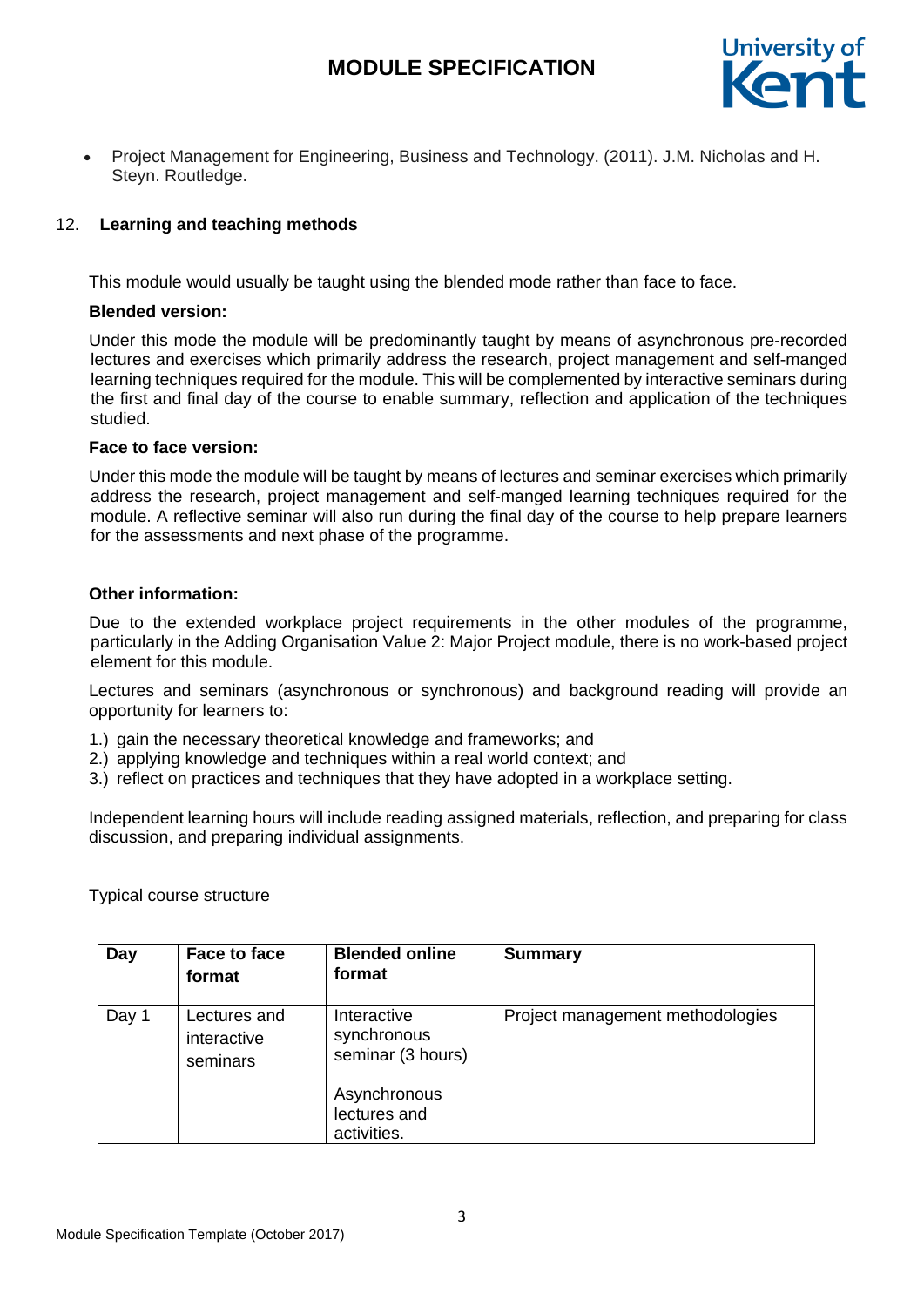

| Day 2 | Lectures and<br>interactive<br>seminars | Asynchronous<br>lectures and<br>activities.                                                              | Project management technologies<br>Knowledge management |
|-------|-----------------------------------------|----------------------------------------------------------------------------------------------------------|---------------------------------------------------------|
| Day 3 | Lectures and<br>interactive<br>seminars | Asynchronous<br>lectures and<br>activities.                                                              | Research methodologies                                  |
| Day 4 | Lectures and<br>interactive<br>seminars | Asynchronous<br>lectures, reading<br>and activities.<br>Interactive<br>synchronous<br>seminar (4 hours). | Research methodologies<br>Data analysis techniques      |

### Summary of hours:

| Lectures, interactive seminars     | $+28$ hours $*$ |
|------------------------------------|-----------------|
| I Independent study and assessment | 272 hours       |
| Total                              | 300 hours       |

| <b>Module</b>                                       | <b>Total taught</b><br>hours | <b>Synchronous taught</b><br>hours under face to<br>face and live online<br>modes | Synchronous :<br>asynchronous taught<br>hours under blended mode |  |  |
|-----------------------------------------------------|------------------------------|-----------------------------------------------------------------------------------|------------------------------------------------------------------|--|--|
|                                                     |                              |                                                                                   |                                                                  |  |  |
| <b>Adding Organisational</b><br>Value 1: Techniques | 28 hours                     | 28 hours                                                                          | $7:21$ hours                                                     |  |  |

## 13. **Assessment methods**

### 13.1 Main assessment methods

This module will be assessed by:

- \*A 2,500 word appraisal of a pre-set existing project plan (50% of overall mark)
- A contained 2,500 word individual research project on a set topic (50% of overall mark).

#### 13.2 Reassessment methods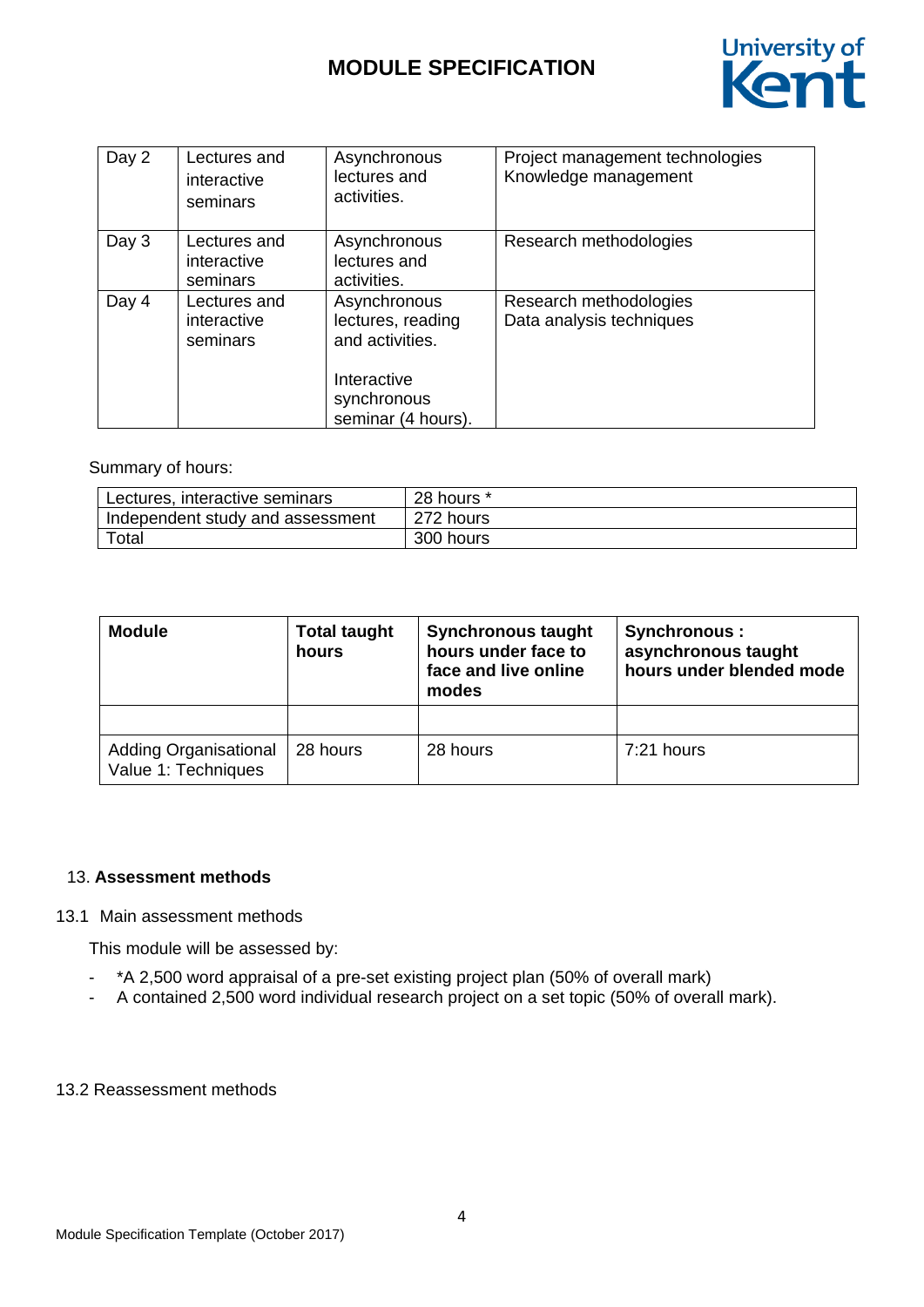

14. **Map of module learning outcomes (sections 8 & 9) to learning and teaching methods (section12) and methods of assessment (section 13)**

| <b>Module learning</b><br>outcome           |                       | 8.1                | 8.2          | 8.3              | 8.4          | 8.5          | 9.1                       | 9.2 |
|---------------------------------------------|-----------------------|--------------------|--------------|------------------|--------------|--------------|---------------------------|-----|
| Learning/<br>teaching method                | <b>Hours allocate</b> |                    |              |                  |              |              |                           |     |
|                                             | $\mathbf d$           |                    |              |                  |              |              |                           |     |
| <b>Private Study</b>                        |                       |                    |              |                  |              |              |                           |     |
| Lectures and<br>interactive<br>seminars     | 28                    | $\mathbf{x}$       | $\mathbf{x}$ | $\mathbf{x}$     | $\mathbf{x}$ | $\mathbf{x}$ |                           |     |
| Individual study                            | 272                   | $\mathbf{x}$       | X            | X                | $\mathbf x$  | $\mathbf{x}$ | $\mathbf{x}$              | X   |
|                                             |                       |                    |              |                  |              |              |                           |     |
| <b>Assessment</b><br>method                 |                       |                    |              |                  |              |              |                           |     |
| 2,500 word<br>appraisal                     |                       | $\pmb{\mathsf{x}}$ | X            |                  |              |              | $\boldsymbol{\mathsf{X}}$ |     |
| 2,500 word<br>contained research<br>project |                       |                    |              | $\boldsymbol{x}$ | $\mathbf x$  | $\mathbf x$  | $\mathbf{x}$              | X   |

#### 15. **Inclusive module design**

The Collaborative Partner recognises and has embedded the expectations of current equality legislation, by ensuring that the module is as accessible as possible by design. Additional alternative arrangements for students with Inclusive Learning Plans (ILPs)/ declared disabilities will be made on an individual basis, in consultation with the relevant policies and support services.

The inclusive practices in the guidance (see Annex B Appendix A) have been considered in order to support all students in the following areas:

- a) Accessible resources and curriculum
- b) Learning, teaching and assessment methods

## 16. **Campus(es) or centre(s) where module will be delivered**

Pearson College London premises and external organisations for work-based projects

## 17. **Internationalisation**

By the very nature of the topics included in this module, a theme of internationalisation runs throughout.